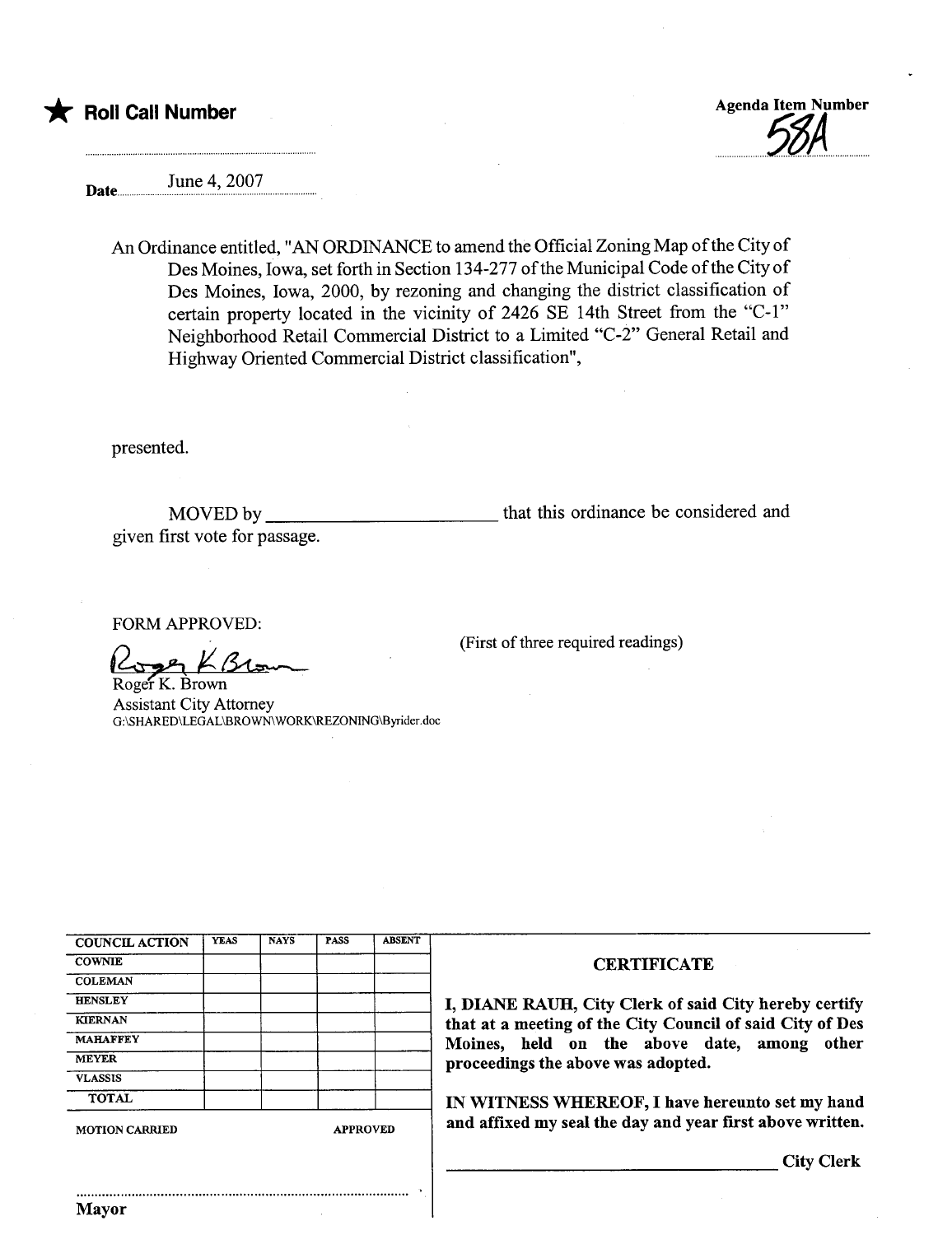

## ORDINANCE NO.

AN ORDINANCE to amend the Official Zoning Map of the City of Des Moines, Iowa, set forth in Section 134-277 of the Municipal Code of the City of Des Moines, Iowa, 2000, by rezoning and changing the district classification of certain property located in the vicinity of 2426 SE 14th Street from the "C-1" Neighborhood Retail Commercial District to a Limited "C-2" General Retail and Highway Oriented Commercial District classification.

Be It Ordained by the City Council of the City of Des Moines, Iowa:

Section 1. That the Official Zoning Map of the City of Des Moines, Iowa, set forth in

Section 134-277 of the Municipal Code of the City of Des Moines, Iowa, 2000, be and the same is

hereby amended by rezoning and changing the district classification of certain property located in the

vicinity of 2426 SE 14th Street, more fully described as follows, from the "C-1" Neighborhood

Retail Commercial District to a Limited "C-2" General Retail and Highway Oriented Commercial

District classification:

The West 63.00 Feet of the East 136.00 Feet of the South  $\frac{1}{2}$  of Lot 21, Tallmadge's Subdivision, an Official Plat, all now included in and forming a part of the City of Des Moines, Polk County, Iowa (hereinafter referred to as the "Property").

Sec. 2. That this ordinance and the zoning granted by the terms hereof are subject to the

following imposed additional conditions which have been agreed to and accepted by execution of an

Acceptance of Rezoning Ordinance by all owners of said property and are binding upon the owners

and their successors, heirs, and assigns as follows:

- A. A 10 foot wide bufferyard shall be installed along the west boundary of any commercial development of the Property in accordance with the Des Moines Landscape Standards, within 90 days after such commercial use is commenced.
- B. A vehicular access easement shall be provided through the Property to serve any permitted commercial use of the adjoining property to the west. The location of the easement area shall be determined through the site plan approval process for any commercial use of the Property.